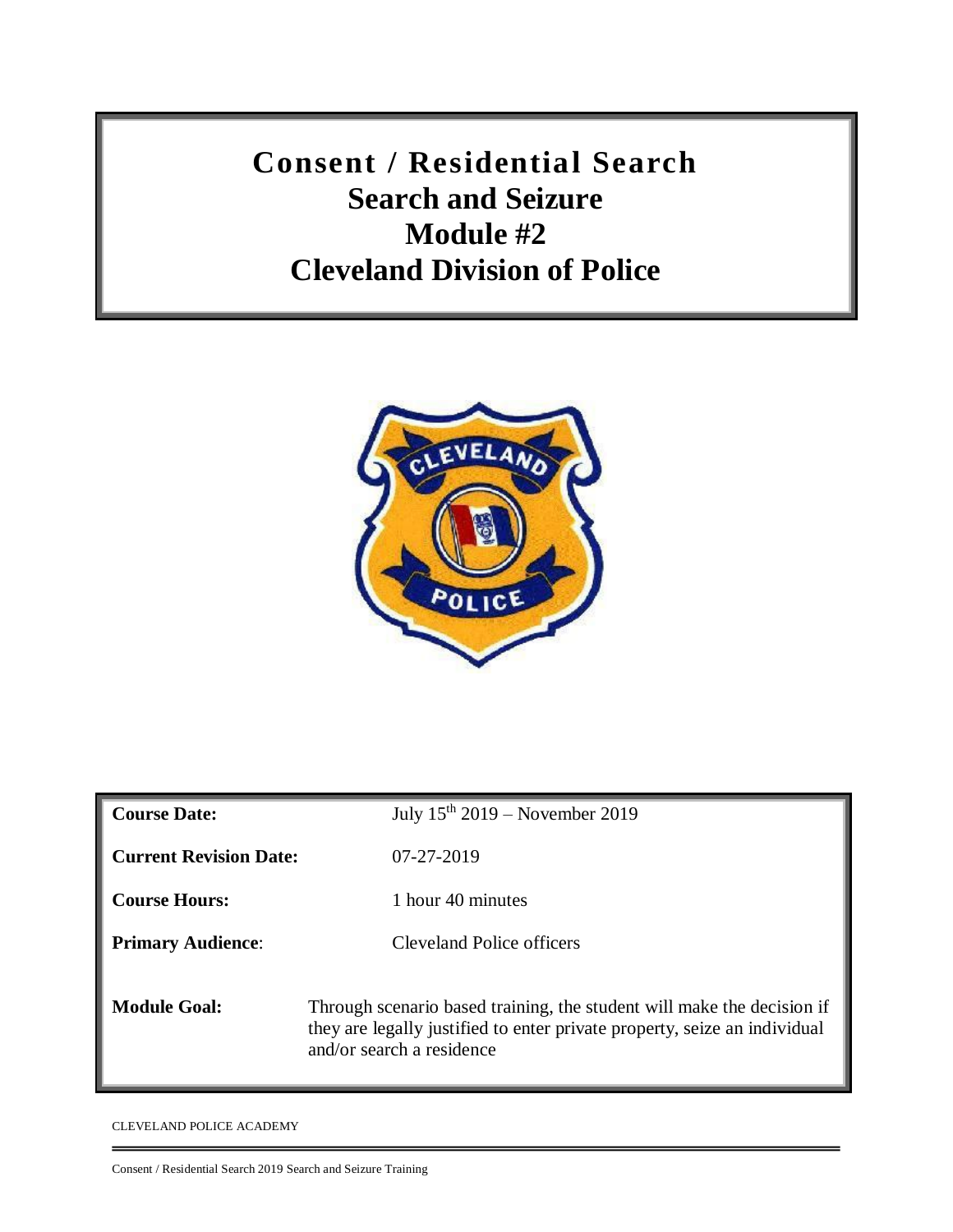#### **RE FE RE NC ES**

- 1. Cleveland Division of Police GPO Search and Seizure
- 2. Cleveland Division of Police GPO Investigatory Stops
- 3. Cleveland Division of Police GPO Probable Cause / Warrant Arrests
- 4. Cleveland Division of Police GPO Strip Searches & Body Cavity Searches
- 5. Cleveland Division of Police GPO Miranda Warning and Waiver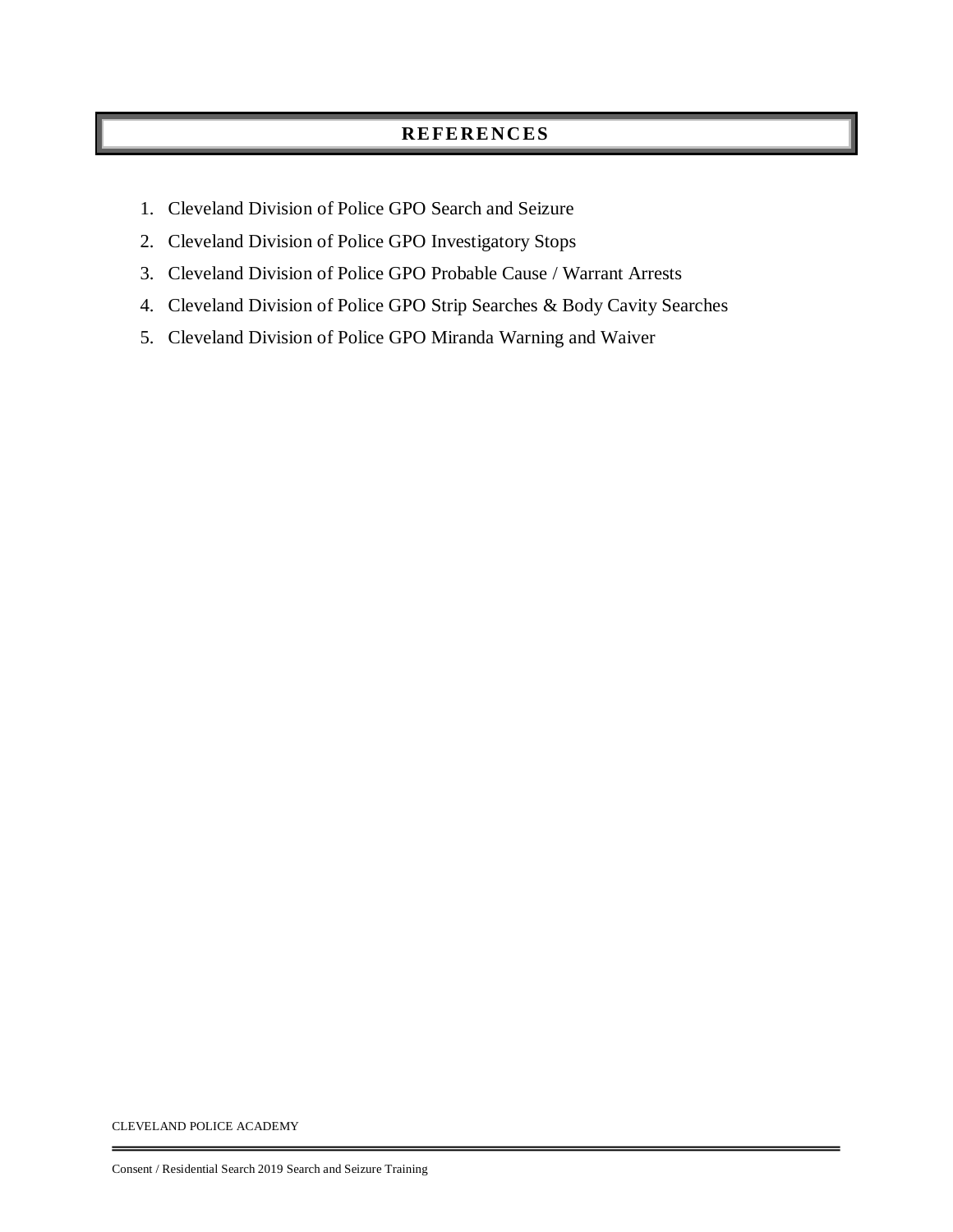#### **COURS E M AT ER IA LS**

# $\frac{X}{\sqrt{X}}$  Other: **TEACHING AIDS** \_\_\_\_\_ Erasable Board/Markers \_\_\_\_ Easel/Notepads \_\_\_\_ Lectern/Table X Student Handouts Handout #1: X

#### **INSTRUCTIONAL TECHNIQUES**

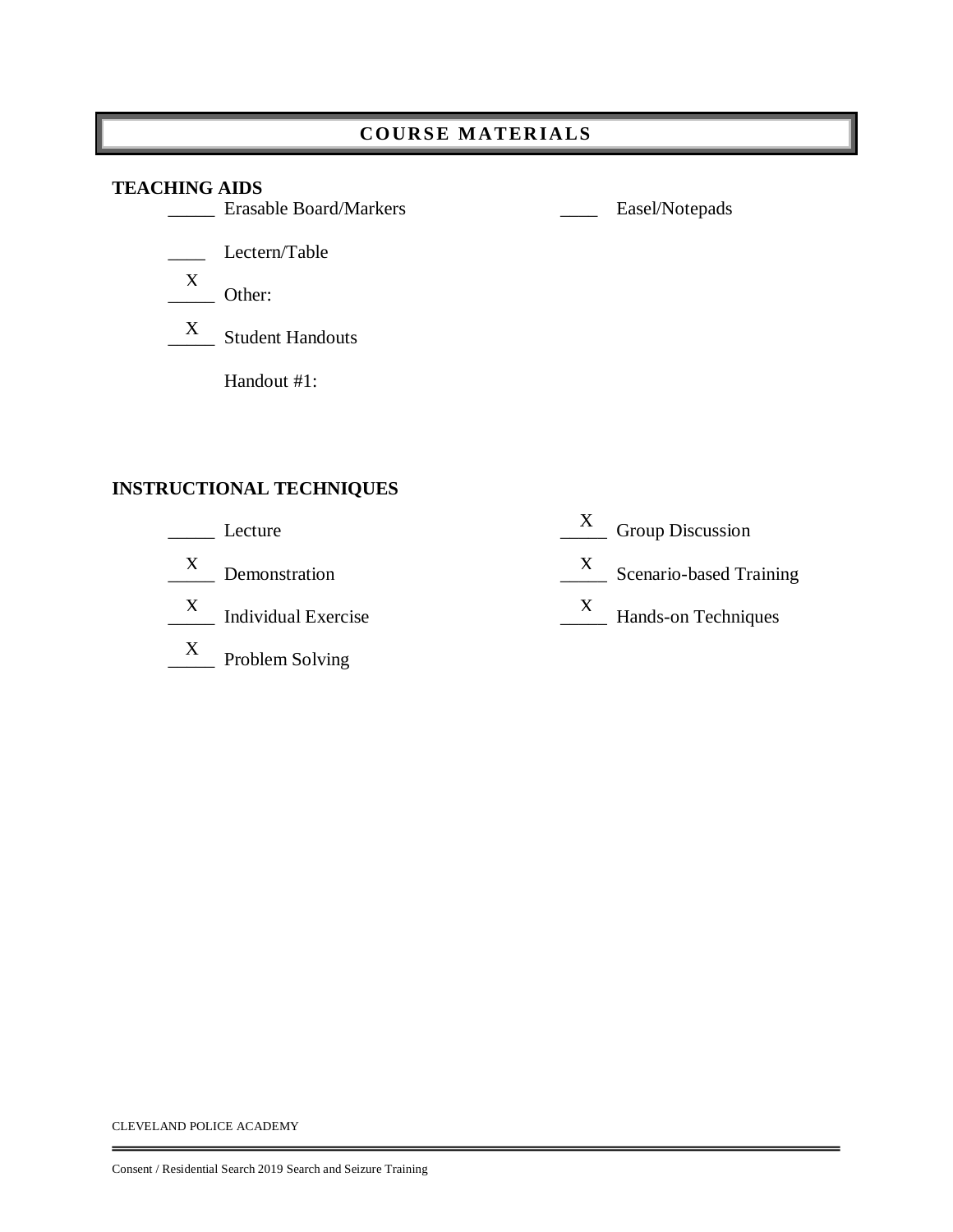# **LE ARN ING OB J EC TI VES**

# **At the end of this topic, the student will be able to:**

- A. Understand how to apply the five search & seizure GPOs
- B. Identify factors that would legally justify encroaching on a property owners curtilage
- C. Identify factors that legally permit an investigatory stop and a probable cause arrest
- D. Ensure they have evaluated all factors and can clearly identify the level of governmental intrusion
- E. Clearly articulate what actions the officer took during the scenario and what led them to those actions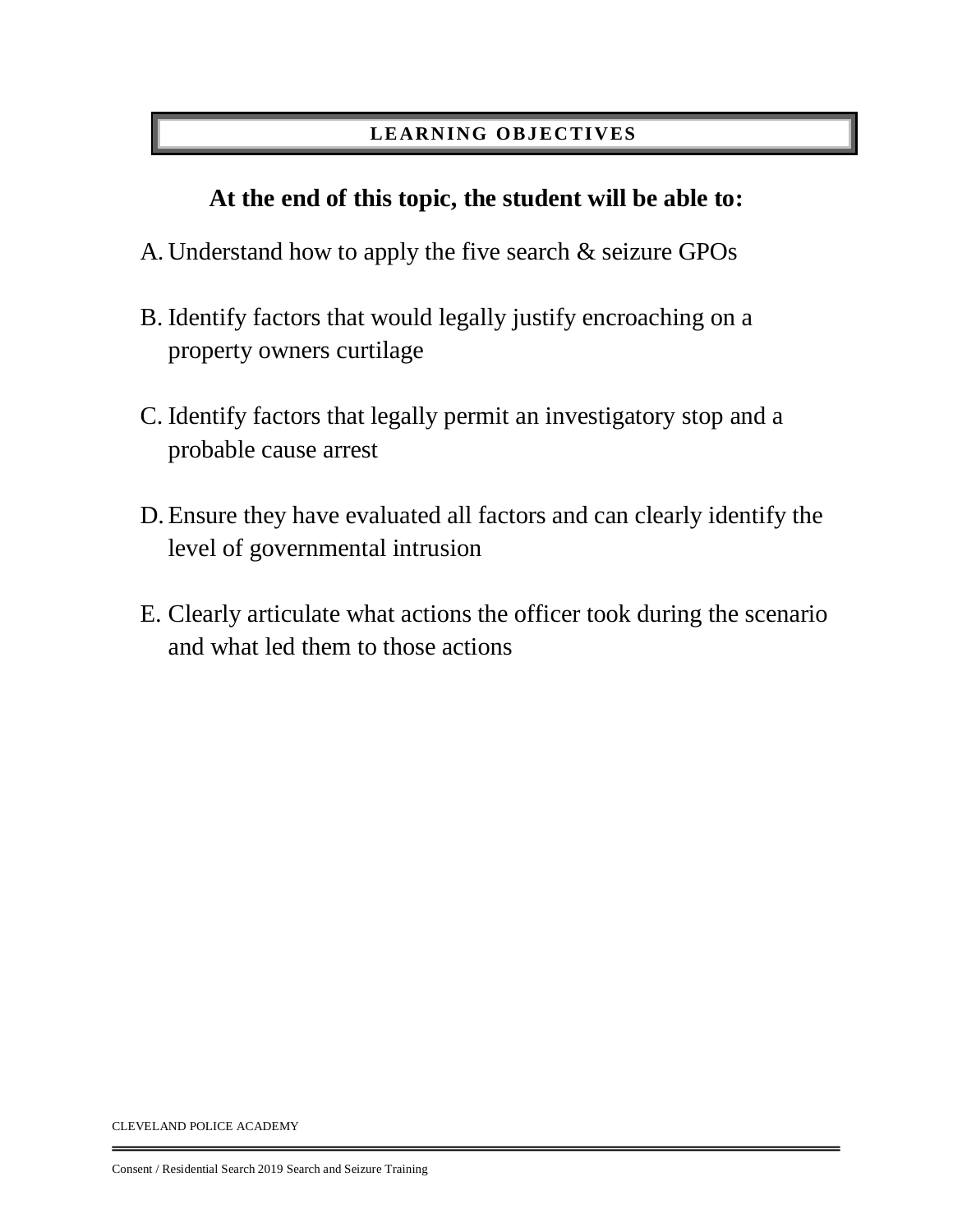# **LESSON PLAN**

| $\mathbf I$ | Introduction                                                                                                  | <b>INTRODUCTION</b>                |
|-------------|---------------------------------------------------------------------------------------------------------------|------------------------------------|
|             | A. Instructor Introduction                                                                                    |                                    |
|             | B. Course Goal                                                                                                |                                    |
|             | II Learning Objectives:                                                                                       |                                    |
|             | A. Understand how to apply the five search $&$ seizure GPOs                                                   | <b>REVIEW</b><br><b>ASSESSMENT</b> |
|             | B. Identify factors that would legally justify encroaching on a<br>property owners curtilage                  | <b>SHEET</b>                       |
|             | C. Identify factors that legally permit an investigatory stop                                                 |                                    |
|             | D. Ensure they have evaluated all factors and can clearly identify<br>the level of governmental intrusion     |                                    |
|             | E. Clearly articulate what actions the officer took during the<br>scenario and what led them to those actions |                                    |
|             |                                                                                                               | <b>SAFETY CHECK</b>                |
|             | III The safety officer for the scenario will conduct a safety check                                           |                                    |
|             | A. Confirm no live weapons are in the room                                                                    |                                    |
|             | B. Confirm all scenario training weapons are "blue" and/or inert                                              |                                    |
|             | C. Have all students do a visual/manual check to confirm safety<br>of all involved                            |                                    |
|             | D. Inform all students                                                                                        |                                    |
|             | Touching of role players will be limited to what is<br>a.<br>required in the scenario.                        |                                    |
|             | If the instructor gives the command, "Stop Training"<br>b.<br>the scenario <b>STOPS</b> immediately           |                                    |
|             |                                                                                                               |                                    |
|             |                                                                                                               |                                    |
|             |                                                                                                               |                                    |

CLEVELAND POLICE ACADEMY

÷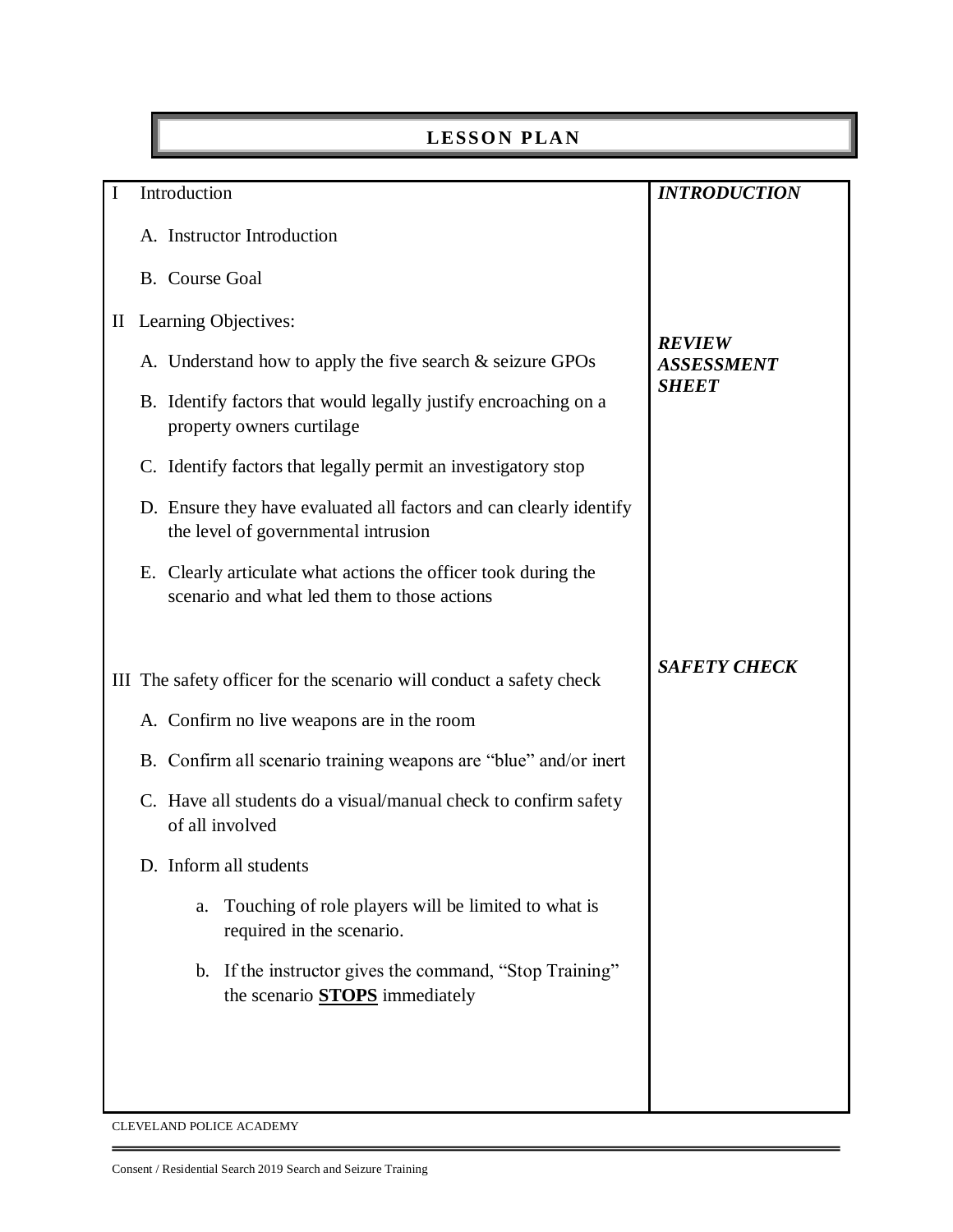#### IV. Instructor set-up and 911 call

A. This scenario has a two officer z/c being dispatched to investigate the report of a male, in his backyard, shooting a firearm into the air. When you arrive you will speak to Role Player #2 who will be acting as the 911 caller

# **Scenario and Role player Script:**

- A. Role Player #2 will advise, "My Neighbor has been in his backyard all day drinking alcohol, and shooting his gun into the air." Role Player #2 also states that the "neighbor is always walking around his property with a gun on his hip". The Role Player will tell the officers the description of the suspect. (Description given will match that of the role player for that days training). If asked any other questions by the officers the answer will be "I don't know."
- B. Officers will then see the described suspect male or female (Role Player #1) Standing by his front door with a firearm holstered on his or her hip. Role player #1 will have a bottle of alcoholic beverage (half full) in his hands.
- C. When Role Player #1 sees the officers, he or she will go inside the front door and secure the firearm. He or she will then walk back outside and stand by the front door/stoop. The holster should be empty and still on the hip. As the officers approach Role Player #1 he or she will state "You are not permitted on my property."
- D. As officers engage Role Player #1, he or she will state to them that he has "been drinking, cleaning his pistol, and listening to the game on the radio in his backyard." The Role player will then state "I fired a couple of rounds into the air to celebrate the championship game, just like everyone else was doing".
- V. Role player instructions, If/When:
	- A. If the Role player is asked by the officers to enter the house he or she will state" NO, I do not permit you to enter my house and that I have done nothing wrong."

*USE THIS AS A HANDOUT TO THE ROLE PLAYER*

*ALLOW THE SCENARIO TO EVOVLE, NOTE TEACHABLE MOMENTS TO EXPLORE DURING THE DE-BREIF*

*POINT IN THE DIRECTION OF ROLE PLAYER #1*

*KEEP YOUR HANDS VISIBLE*

*HOLSTER SHOULD BE CLEARLY VISIBLE*

*WHEN ASKED ABOUT THE FIREARM, TELL THE OFFICER YOU PUT IT INSIDE THE HOUSE*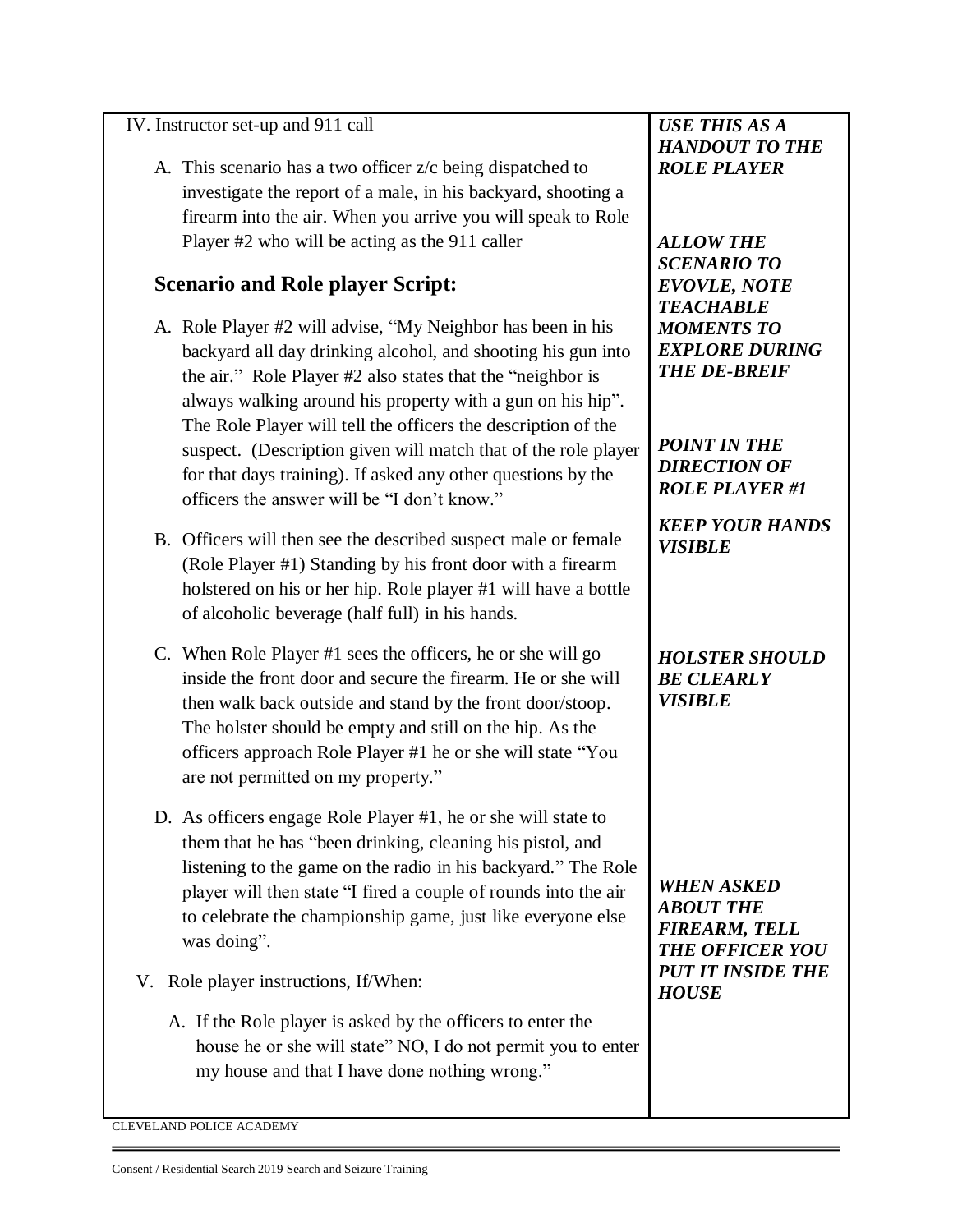|     | B. If not asked by officers to enter property, role player will<br>ask if he is "being detained or if he or she is free to go<br>inside."                                                                                                                                                                                                                          | <b>YOU FIRED THE</b><br><b>ROUNDS STRAIGHT</b><br><b>UP IN THE AIR</b>                      |
|-----|--------------------------------------------------------------------------------------------------------------------------------------------------------------------------------------------------------------------------------------------------------------------------------------------------------------------------------------------------------------------|---------------------------------------------------------------------------------------------|
|     | C. Role player will answer questions, but will state he or she<br>"knows the law and is allowed to have a firearm on his<br>property and can exercise his or her right to open carry."                                                                                                                                                                             |                                                                                             |
|     | D. Role player will advise officers that he is "home alone,<br>having a few drinks while and listening to the game on the<br>radio in the backyard." The role player will have slurred<br>speech and appear to be unsteady on their feet.                                                                                                                          |                                                                                             |
|     | E. Role player will advise that he celebrated the victory "as<br>everyone else did around the neighborhood".                                                                                                                                                                                                                                                       |                                                                                             |
|     | F. He will then state that officers are not allowed to search<br>him, his property, nor are they allowed to enter his<br>residence.                                                                                                                                                                                                                                |                                                                                             |
|     | G. Role player will advise officers that he is the only one<br>home.                                                                                                                                                                                                                                                                                               |                                                                                             |
|     | Due to the fact the crime involves a firearm; a pat down of<br>the subject is justified.<br>When denied access to the residence, officers must stop and<br>obtain a warrant before entering the subject's apartment.<br>The correct CCO is 627.04 Using weapons while<br>intoxicated<br>Per Divisional Notice 16-337, officers shall not arrest for<br>CCO 627.12. | <b>CLEVELAND</b><br><b>CODIFIED</b><br>ORDNANCE 627.04<br><b>DIVISONAL NOTICE</b><br>16-337 |
| VI. | Scenario Objectives:                                                                                                                                                                                                                                                                                                                                               |                                                                                             |
|     | A. Officers will properly identify themselves as the<br>"Cleveland Police" and that bodycam is recording, when safe<br>to do so.                                                                                                                                                                                                                                   |                                                                                             |
|     | B. Officers will address complainant and suspect with<br>professionalism as they investigate the complaint.                                                                                                                                                                                                                                                        |                                                                                             |
|     | C Officers will assess the legal grounds for and describe the<br>level of citizen/police interaction.                                                                                                                                                                                                                                                              |                                                                                             |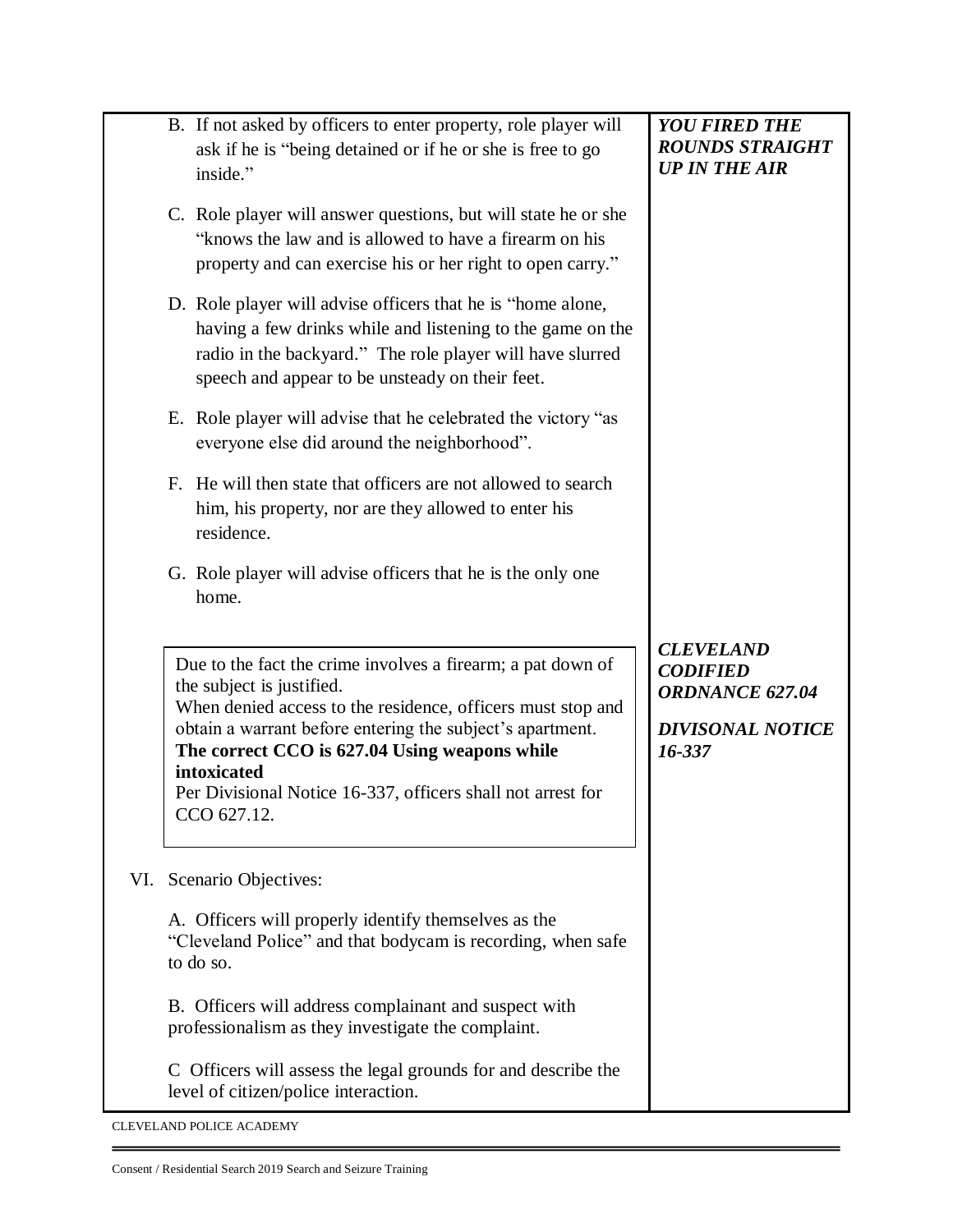| D. Officers should approach and detain the suspect and the<br>secure surrounding area.<br>E. Officers will advise the suspect of his Miranda warnings.<br>F. Pat down of suspect should occur<br>G. Officers will not see the gun in the residence and ask for<br>permission to enter to secure the firearm.<br>VII. Debrief                                                         | Instructors note the<br>reason for entering the<br>person's curtilage is<br>officers have reasonable<br>belief that a crime has<br>occurred and there is an<br>exigency issue. Officers<br>do not know if the<br>suspect is a danger to<br>himself or others |
|--------------------------------------------------------------------------------------------------------------------------------------------------------------------------------------------------------------------------------------------------------------------------------------------------------------------------------------------------------------------------------------|--------------------------------------------------------------------------------------------------------------------------------------------------------------------------------------------------------------------------------------------------------------|
| A. Provide positive feedback to officers for proper actions<br>taken during the scenario.<br>B. Cover any missteps, problems, or issues occurring<br>during the scenario.<br>C. Answer and clarify all question connection with the<br>scenario or related GPOs.                                                                                                                     | Furthermore if there<br>was no exigency or no<br>observable crime and an<br>individual is refusing to<br>allow officers on their<br>curtilage, the preferred<br>method is obtaining a<br>search warrant                                                      |
| VIII. Scenario Specific Questions<br>A. What was your legal basis for the contact?<br>i. Received a radio assignment<br>ii. Investigative stop in connection with a male or<br>female matching the description of an<br>individual firing a gun into the air                                                                                                                         | <b>ASK EVERY TEAM</b><br><b>OF OFFICERS</b><br><b>DO NOT ALLOW</b><br><b>ONE OFFICER TO</b><br><b>ANSWER ALL THE</b><br><b>QUESTIONS IT</b><br><b>MUST BE SPLIT UP</b><br><b>TO INCREASE</b><br><b>PARTICIPATION</b>                                         |
| C.C.O. 627.04 Using Weapons While Intoxicated:<br>a) No person, while under the influence of<br>alcohol or any drug of abuse, shall carry or use<br>any firearm or dangerous ordnance.<br>b) Whoever violates this section is guilty of using<br>weapons while intoxicated, a misdemeanor of<br>the first degree.<br>(RC 2923.15; Ord. No. 931-14. Passed 4-20-15,<br>$eff.4-21-15)$ |                                                                                                                                                                                                                                                              |

٦

CLEVELAND POLICE ACADEMY

Ė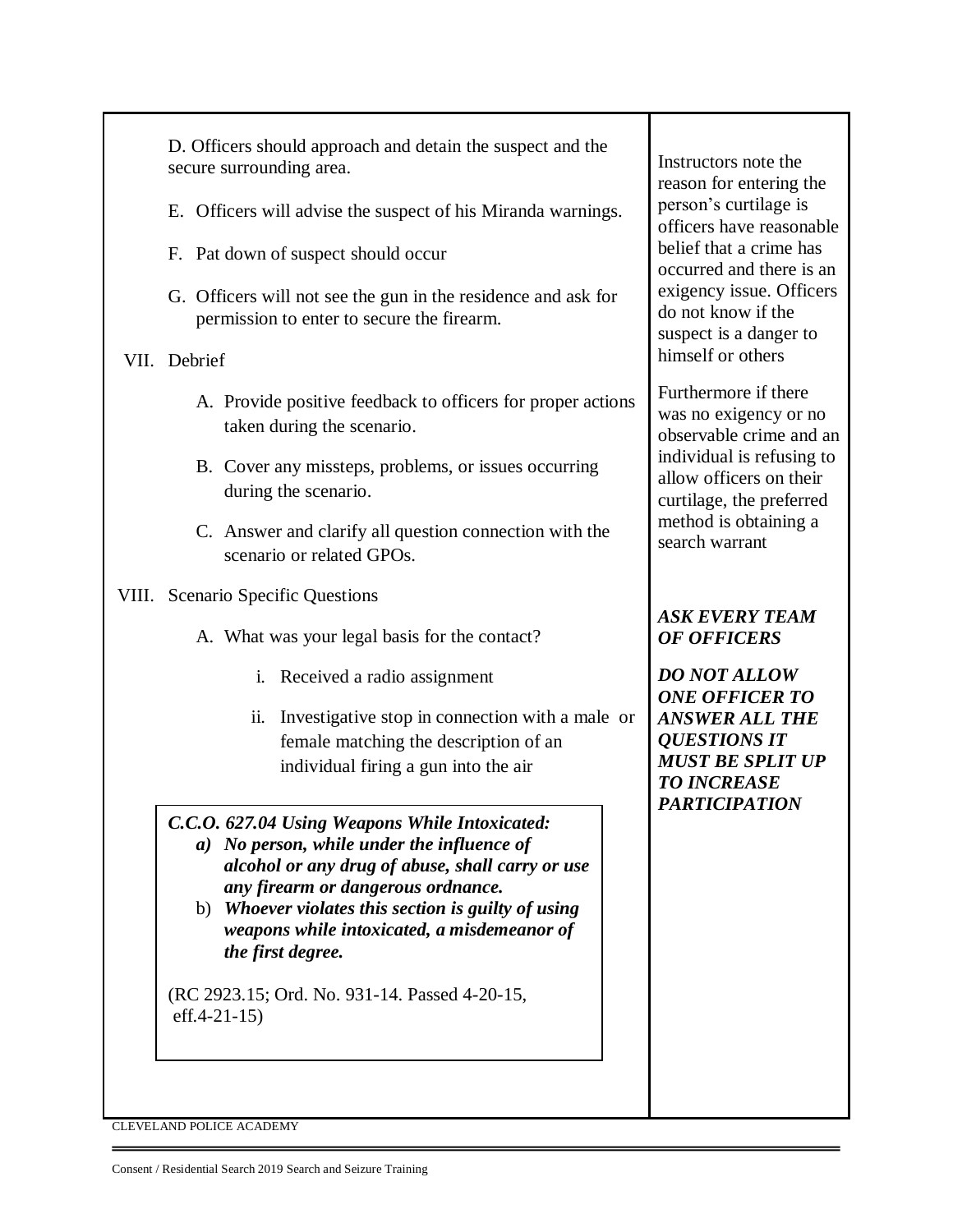| iii.<br>After it is determined the role player is under |                          |
|---------------------------------------------------------|--------------------------|
| the influence of alcohol a physical arrest can          |                          |
| occur                                                   |                          |
|                                                         |                          |
| A search warrant is needed to enter the<br>iv.          |                          |
| residence to retrieve the firearm                       | <b>MIRANDA WARNING</b>   |
|                                                         | <b>AND WAIVER GPO</b>    |
| B. Did you state the stop is being recorded?            | (I, A)                   |
|                                                         |                          |
| i. Yes or no? Why or Why not?                           |                          |
| C. At what point did you issue Miranda Warnings? Why?   |                          |
| i. The Miranda warning is required by Miranda v         | <b>MIRANDA WARNING</b>   |
| Arizona, 384 U.S. 436 (1966), and applies only          | $GPO$ (III,B,2)          |
|                                                         |                          |
| to sworn police officers who will be                    |                          |
| questioning or interrogating a subject who is in        | <b>SEARCH AND</b>        |
| custody                                                 | <b>SEIZURE GPO (VI,</b>  |
| 1. Officers shall provide the Miranda                   | A, I, a)                 |
|                                                         |                          |
| warning when both of the following                      |                          |
| criteria are met:                                       |                          |
| The subject is in custody and<br>a.                     |                          |
| The officer is to question or<br>b.                     |                          |
| interrogate the individual about                        |                          |
| any crime                                               |                          |
|                                                         |                          |
| D. If you made a physical arrest and the suspect was    |                          |
| wearing a religious article of clothing, how would you  |                          |
| handle that during the search incident to arrest?       |                          |
|                                                         |                          |
| i. Respectfully, and, if known and possible, in         |                          |
| accordance with the person's religious beliefs.         | <b>SEARCH AND</b>        |
| Such objects shall be returned upon the                 | <b>SEIZURE PAGE 1</b>    |
| conclusion of the encounter                             |                          |
|                                                         |                          |
| E. Without using canned or boilerplate language,        |                          |
| articulate the facts and circumstances which lead you   |                          |
| to your arrest decision.                                |                          |
|                                                         | <b>SEARCH AND</b>        |
| F. Can you enter the house to retrieve the firearm?     | <b>SEIZURE GPO (III,</b> |
|                                                         | A, B, C, D               |
| i. No, a search warrant is needed                       |                          |

Ė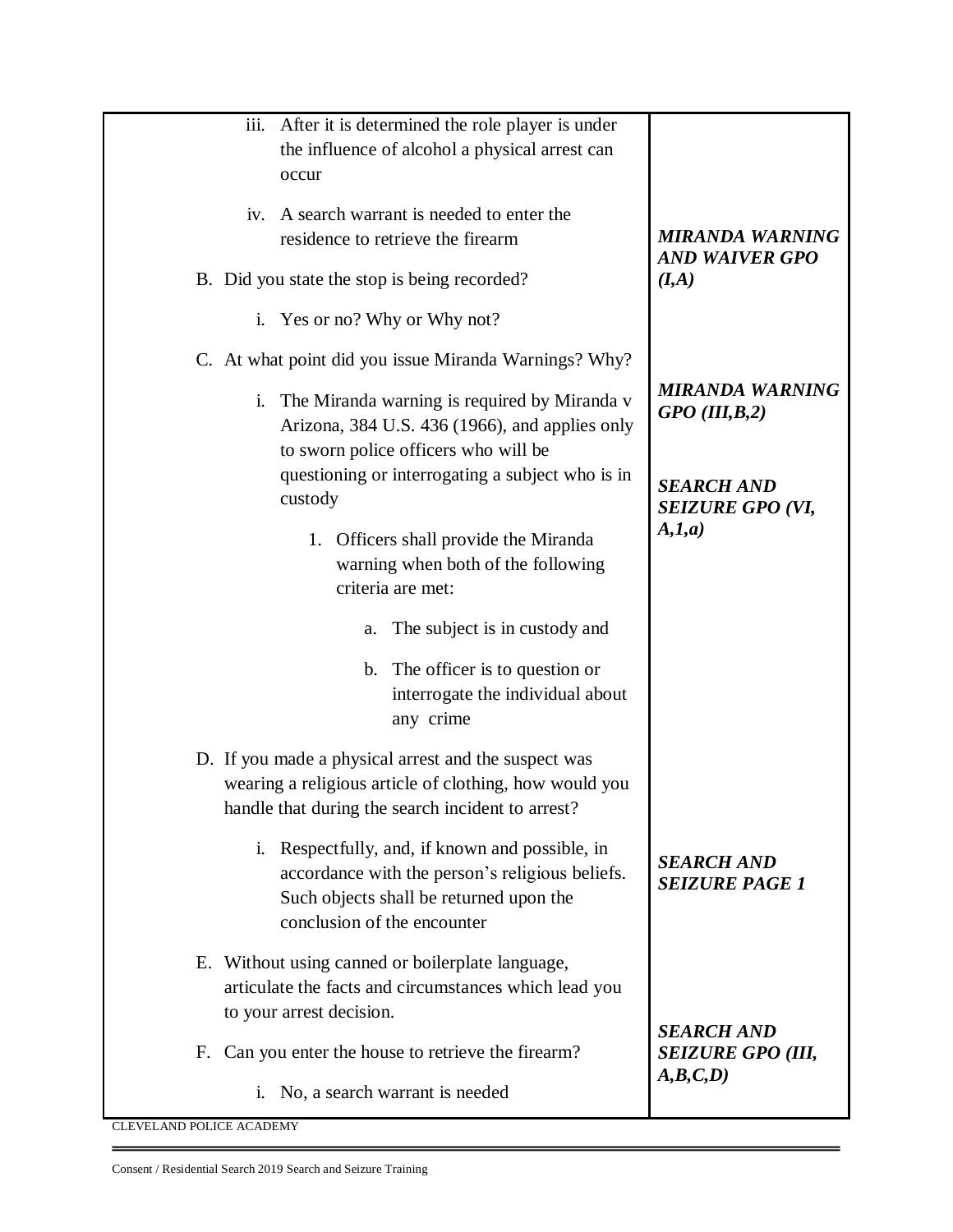| G. What parts of the suspect's home is considered the                                     |                                                  |
|-------------------------------------------------------------------------------------------|--------------------------------------------------|
| curtilage?                                                                                |                                                  |
| i. Any land or building immediately adjacent to a                                         |                                                  |
| dwelling that is directly connected to it or in<br>close proximity                        |                                                  |
| H. If you attempted to gain a consent search did you;                                     |                                                  |
| Inform the person, in an age appropriate<br>i.                                            | Instructors should                               |
| manner, of his or her right to refuse and to                                              | reference Search and<br>Seizure GPO (III, E, 1-  |
| revoke consent at any time                                                                | 4)                                               |
| ii. Document the consent on your WCS                                                      |                                                  |
| iii.<br>Ensure that an individual is consenting to the<br>search is voluntary             |                                                  |
| Physically or mentally coerce, threaten or<br>iv.                                         |                                                  |
| exploit an individual in order to gain consent<br>for a search                            | ***NOTE****                                      |
| v. Establish if the person can give consent                                               | <b>THIS IS</b>                                   |
| Did you make a physical arrest? Why or why not?<br>Ι.                                     | <b>UNRELATED TO A</b><br><b>TRAFFIC OFFENSE;</b> |
|                                                                                           | <b>IT IS THE BASIC</b>                           |
| Allow the officers to articulate the justification<br>i.                                  | <b>INTOXICIFICATION</b><br><b>STANDARD. NO</b>   |
| ii. If an arrest was made explain to the officers<br>additional steps that could be taken | <b>ALS, NO 2255</b>                              |
| 1. When taking a subject into custody, as                                                 |                                                  |
| early as practical under the<br>circumstances, officers shall identify                    |                                                  |
| themselves, inform the subject that                                                       |                                                  |
| he/she is under arrest, and state the<br>reason for the arrest.                           |                                                  |
| <b>Standardized Field Sobriety Tests</b><br>2.                                            |                                                  |
| Breathalyzer<br>3.                                                                        |                                                  |
|                                                                                           |                                                  |
|                                                                                           |                                                  |
|                                                                                           |                                                  |

÷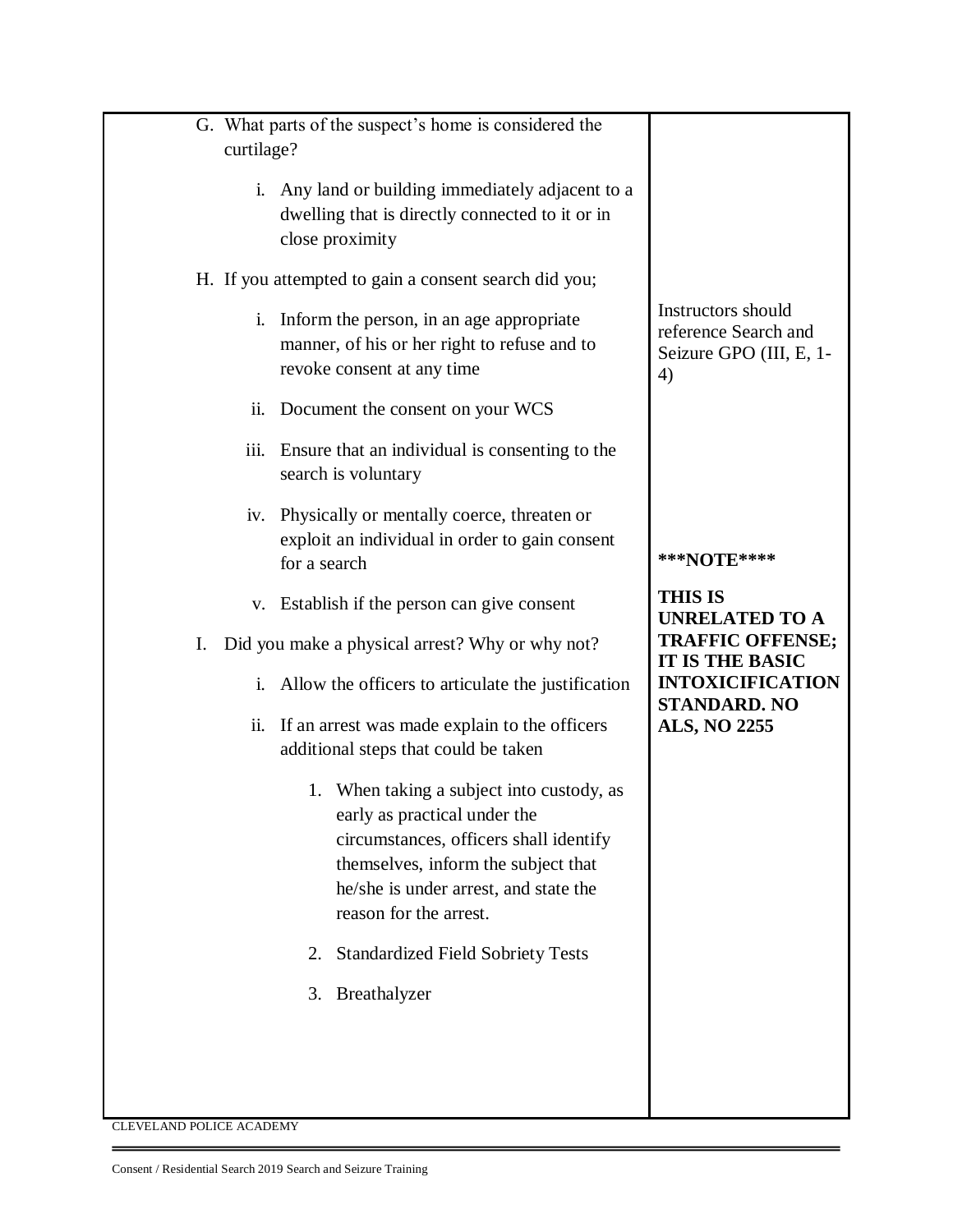*Discuss how coercion could occur during this scenario. Officers cannot threaten an individual with the charge of a crime or threat to obtain a warrant to gain compliance to search or enter residence.* 

*Explain to the officers during search of the individual, if the gender is not known to the officers, they shall respectfully request the person's gender.* 

IX. P *Appropriate steps will then be taken to pat*  e *down/search within the GPO guidelines.* 

formance evaluations:

r

- a. Did officers properly identify themselves as Cleveland Police? If "No", why not?
- b. Did officers identify the age of the suspect?
- c. Do officers state the reason for the search/seizure?
- d. Did officers state how the search/seizure will be conducted?
- e. Did officer state the stop is being recorded?
- f. Is the pat down limited to outer clothing where a weapon could be concealed?
- g. Is the protective sweep conducted only in the area immediately adjacent to the subject?
- h. Did officer advise the subject of his Miranda warnings at the appropriate time and receive a verbal affirmation?
- i. If asking for a consent search, does the officer inform the person of their right to refuse and revoke consent at any time?
- j. Are searches completed with due regard and respect for private property interests?
- k. Can officers articulate the reasonable suspicion for the investigatory stop/pat down?
- CLEVELAND POLICE ACADEMY l. Can officers articulate PC for arrest if applicable base on

*Providing as much information as possible to the subject will increase the possibility for voluntary compliance.* 

*This also increases the re-enforces the community engagement pillars of; Neutrality, Respect, Trustworthiness, Voice*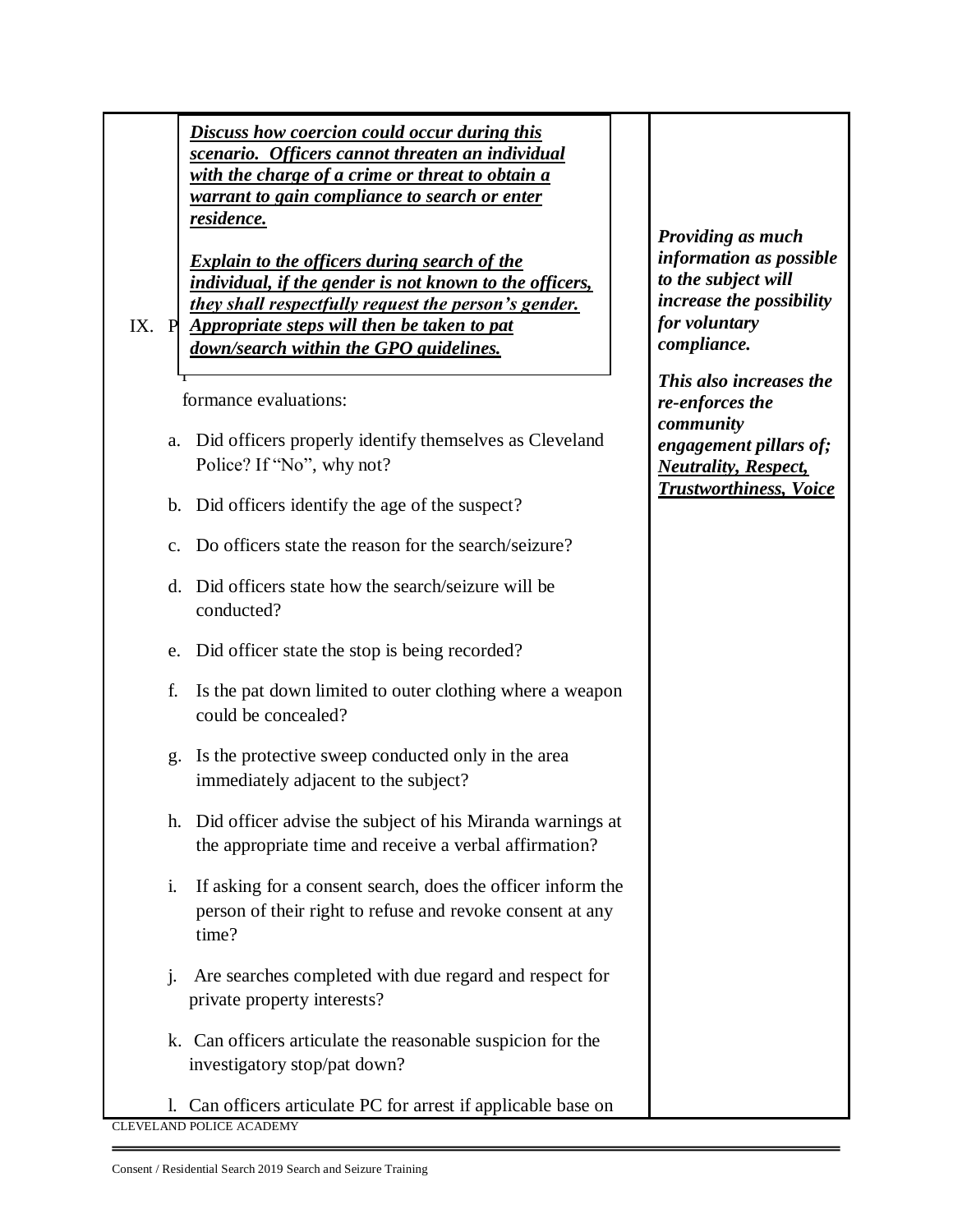|    | their own observations                                                                                                                             |                                                                              |
|----|----------------------------------------------------------------------------------------------------------------------------------------------------|------------------------------------------------------------------------------|
|    | Reason for the stop<br>$\mathbf{i}$ .                                                                                                              |                                                                              |
|    | whether the individual was asked consent to<br>ii.<br>search                                                                                       |                                                                              |
|    | whether a pat down, frisk or other non-<br>iii.<br>consensual search was performed on any<br>individual or vehicle                                 |                                                                              |
|    | m. Did the officers act with courtesy and professionalism to the<br>subject?                                                                       |                                                                              |
|    | n. Did the officers follow all other departmental directives<br>from the Search and Seizure GPOs?                                                  | Handout #1<br><b>Officers will state</b>                                     |
| Χ. | Handout scenario:                                                                                                                                  | specific actions that<br>cause the decision to                               |
|    | A. The officers not currently involved in the scenario will be<br>given a written search and seizure scenario (Handout#1).                         | stop or not                                                                  |
|    | B. They will read the scenario and answer the questions in the<br>handout while they waiting their turn to perform in the live<br>action scenario. | <b>Instructor will</b><br>complete the<br>performance<br>evaluation form for |
|    | C. The five new policies will be made available to assist<br>officers with completing the written scenario.                                        | each student                                                                 |
|    | Training section will provide a training book copy of<br>the five GPOs making up the new search and seizure<br>policy.                             |                                                                              |
|    | These books will be provided for reference to the<br>officers in scenario, as well as for the officer in the<br>handout scenarios.                 |                                                                              |
|    | Questions not found or answered will be looked up and<br>addressed through this reference.                                                         |                                                                              |
|    | XI. Handout Discussion:                                                                                                                            |                                                                              |

÷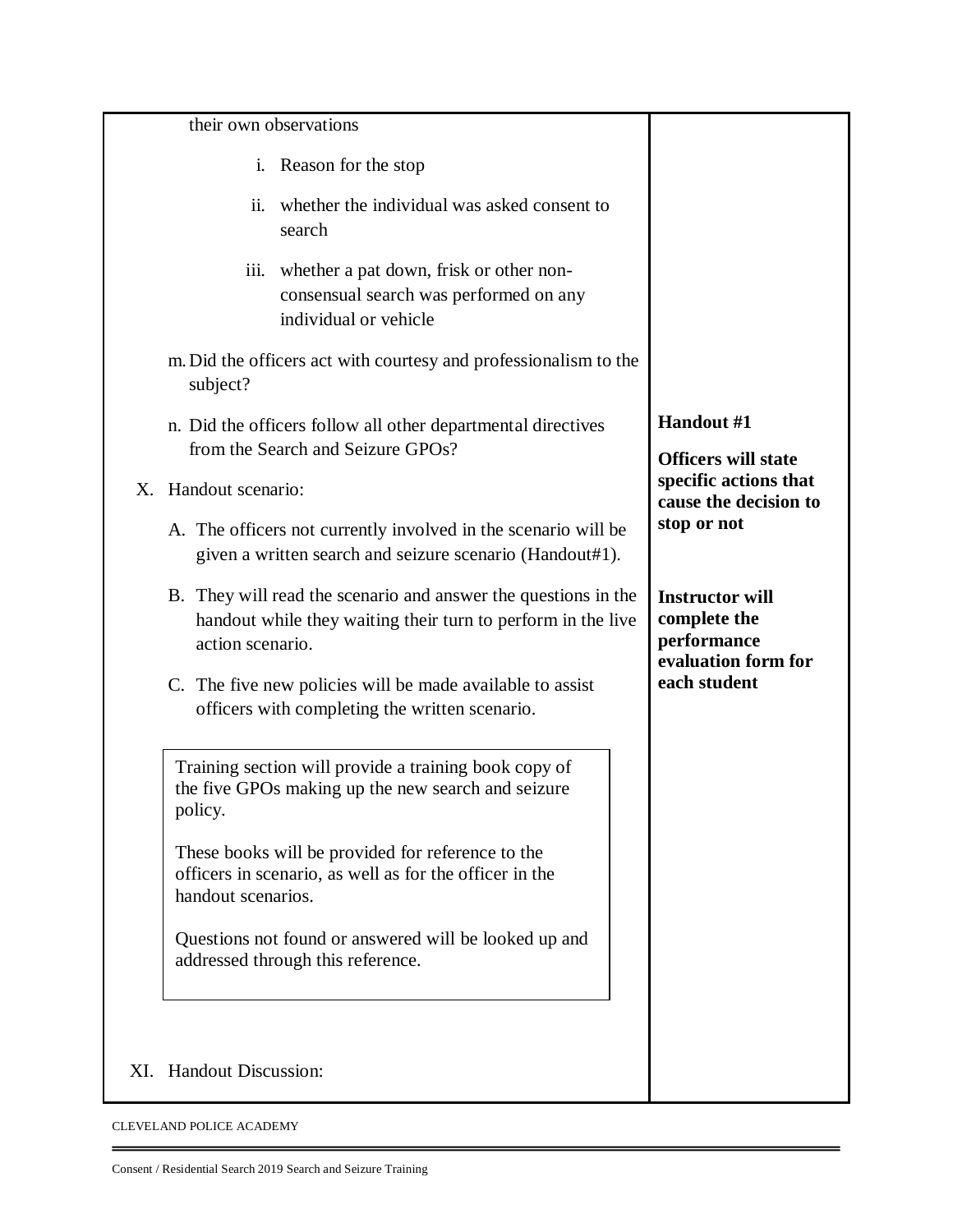| A. The instructor will open a discussion with the students on<br>how they would have handled the scenario in Handout #1 |  |
|-------------------------------------------------------------------------------------------------------------------------|--|
| B. The instructor will answer any questions on how to handle<br>the handout scenario                                    |  |
| C. The instructor will correct any issues officers may have<br>had during the handout scenario                          |  |
| D. Instructor will answer any question.                                                                                 |  |
|                                                                                                                         |  |
|                                                                                                                         |  |
|                                                                                                                         |  |
|                                                                                                                         |  |
|                                                                                                                         |  |
|                                                                                                                         |  |
|                                                                                                                         |  |
|                                                                                                                         |  |
|                                                                                                                         |  |
|                                                                                                                         |  |
|                                                                                                                         |  |
|                                                                                                                         |  |
|                                                                                                                         |  |
|                                                                                                                         |  |

Ξ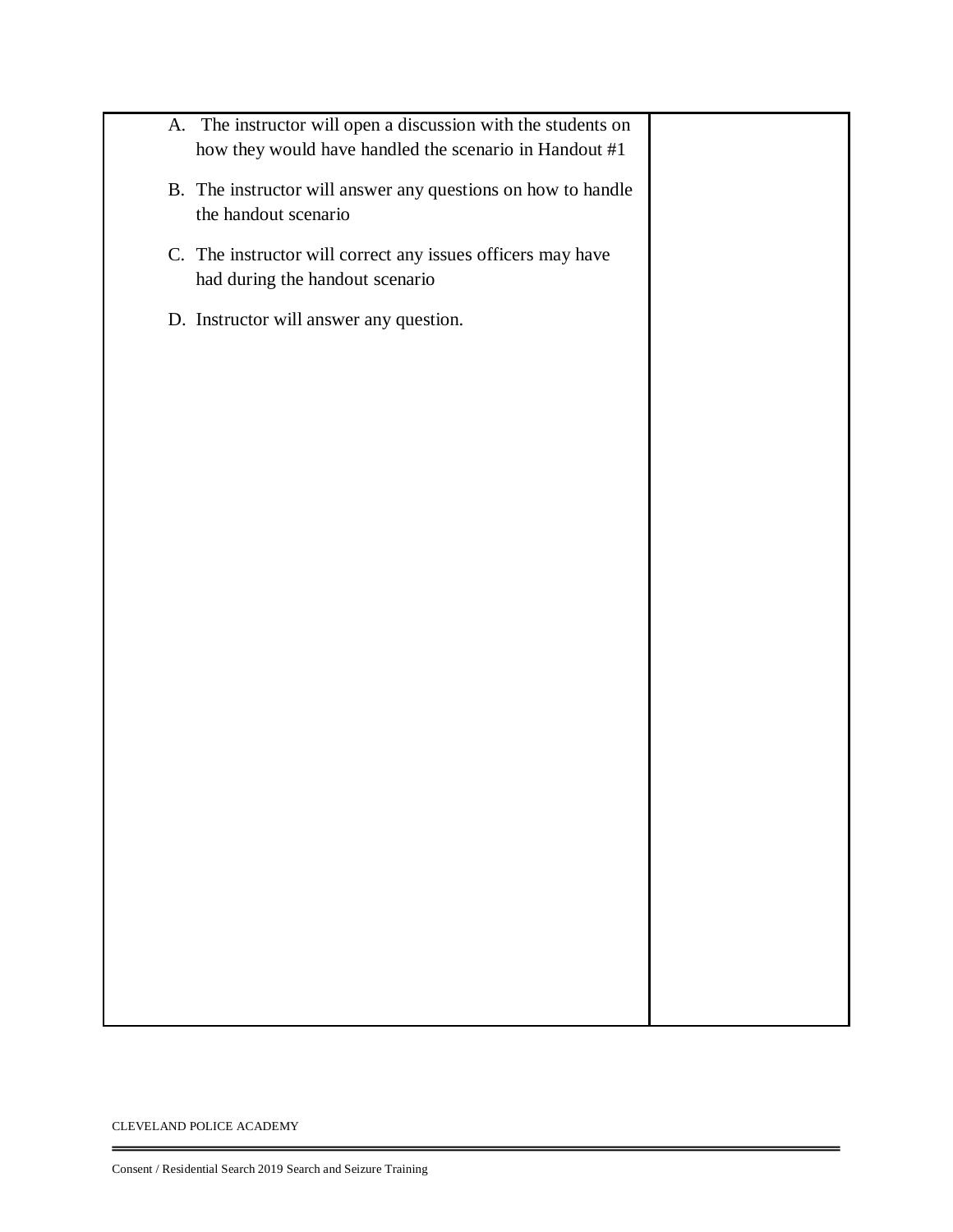### **CONC LUS ION**

- A. Summarize material
- B. Answer question from the class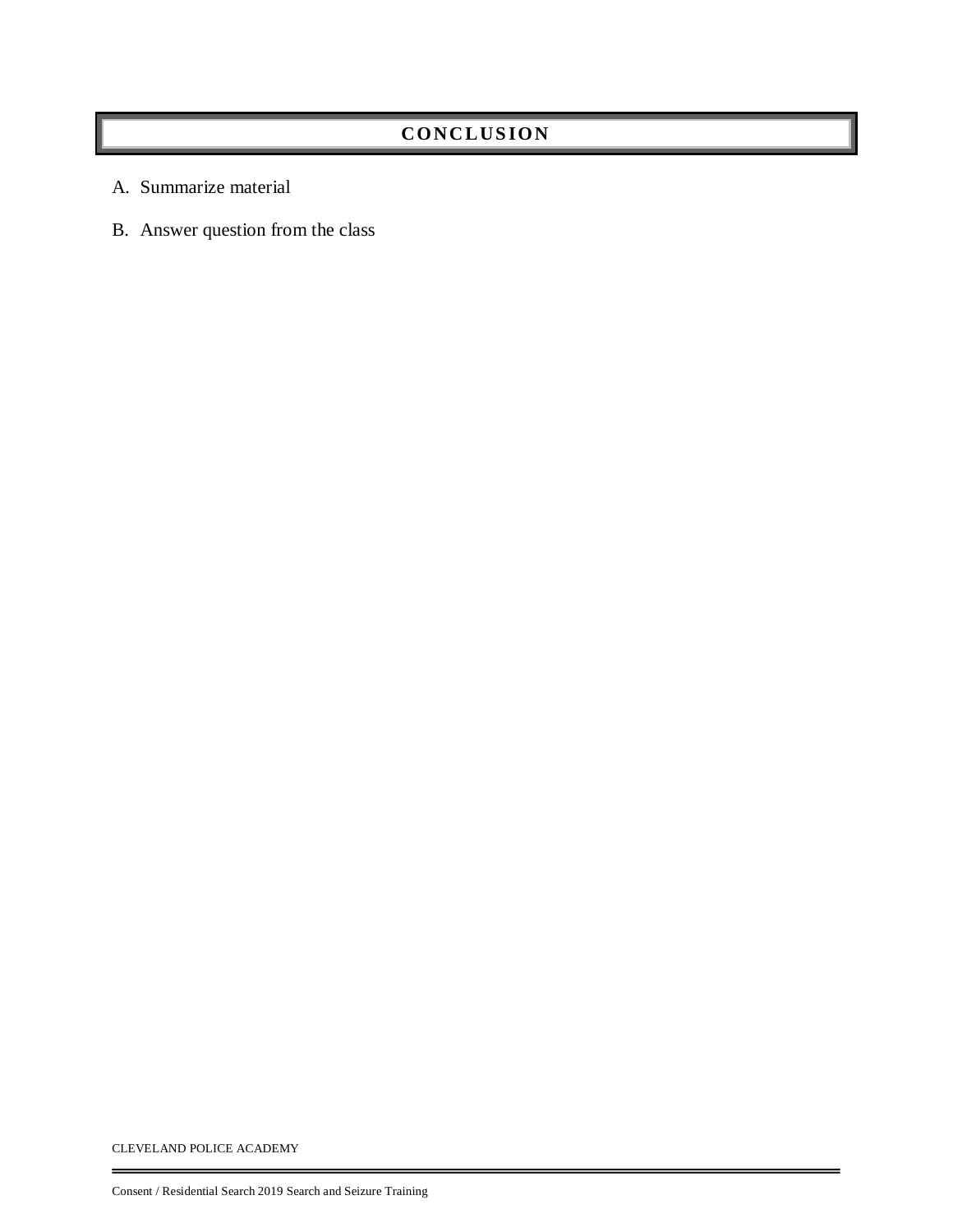#### **HANDOUT #1 Scenario**

#### **Print Name and Badge #**

**Handout Scenario #1**: While assigned to a two officer zone car, you receive a radio assignment for a theft report. Upon arrival at 3554 East 32nd St., you identify Mr. Smith as the complainant. Mr. Smith states last night he was cutting his grass after returning home from work. After he was finished, he left his lawn mower in his backyard so the engine could cool before putting it away. His neighbor approached him and stated, "I'm sick of you cutting the grass so late in the day." Mr. Smith stated he gets home from work late and it is the only time that he has to do yard work. Mr. Smith then went inside to eat returning about an hour later to find his lawnmower missing.

Mr. Smith stated he went over to his neighbor's house to ask about the missing mower. Mr. Smith believes when he looked into the neighbor's garage, he saw his mower.

You and your partner walk over to the neighbor's house. As you are approaching the front door, you notice the neighbor's garage is open and you see several pieces of lawn equipment. However, you cannot determine if Mr. Smith's lawn mower is there.

You knock on the door and speak with Mr. Brown who is the owner of the house. He confirms the conversation between himself and Mr. Smith. He stated he did not steal any lawn mower and will not give you permission to check the garage.

- 1. Can you enter the garage and confirm the stolen property is inside? Explain.
- 2. May you tell Mr. Smith that you will obtain a search warrant to gain voluntary consent to search the garage? Explain.
- 3. Does this fall under the Plain View Doctrine? Why or why not?
- 4. Mr. Brown's wife comes out and gives you permission to go inside the garage after Mr. Brown denies you access. Can you accept the permission? Why or Why not?